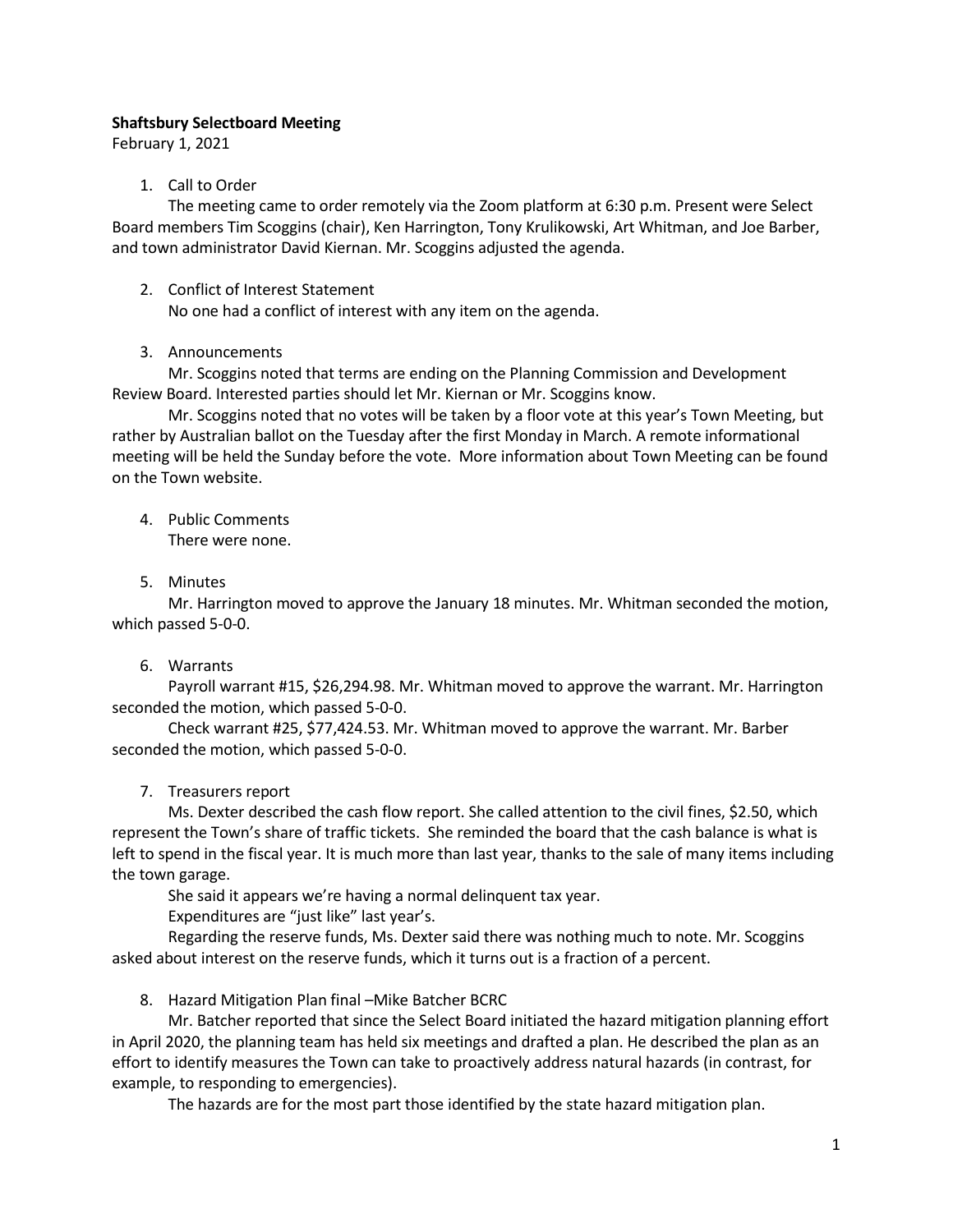Responses to hazards might include education and outreach, implementing stormwater master plan recommendations, and others. Such responses are not required, but can in many cases be funded by state and federal funding programs when needed.

Other towns in the county have received funding for generators, road improvements, and others.

The process developed by the state and FEMA requires that the Town share the plan with neighboring communities, by email and by posting prominently on the website. Any comments can be addressed, either by the Select Board or by Mr. Batcher.

Mr. Scoggins asked for more time to review the plan, and said that without objection the Select Board will approve the Plan at the next meeting. Mr. Batcher need not attend that meeting. Mr. Batcher will make some very minor changes he'd noticed in a final review and send that draft to Mr. Scoggins.

Mr. Scoggins asked if any glaring needs came up in the planning process and Mr. Batcher and Mr. Kiernan said none arose.

#### 9. Transfer Station-Casella

Citizens have recently made complaints about conditions at the station, including a Casella employee and citizens not wearing masks. Mr. Scoggins noted other issues, including a poorly designed recycling bin access.

Mr. Kiernan said a container will be delivered this week that will obviate the issue with recycling access. He said Casella plans to remove the scale, with unknown consequences at this time. He said the Casella employee's shed has been moved, making it easier to find the employee when needed. It is Casella's policy that employees wear masks.

The Town's contract with Casella expires in about three months. Mr. Scoggins said he is concerned that Casella has a monopoly in the County. He asked Mr. Batcher if a county-wide contract with Casella might be a possibility. Mr. Batcher said Stu Hurd of Bennington had broached the idea. Mr. Batcher thought it needed the attention of the Towns to move forward. Mr. Batcher noted that there are other haulers. Mr. Kiernan noted those haulers would be more expensive for the towns. He said there are many options for both Casella and the towns, that we need to make disposal more efficient, while keeping it affordable for citizens. Mr. Batcher suggested the towns do an economic analysis of what would be needed, what would be desirable, and at what cost. Mr. Kiernan said a solid waste district would have much more bargaining power, but it would get pushback because it would be another government entity.

#### 10. DPW report

Mr. Kiernan said the update is: snow, in small and large amounts. The crew has had to be out a lot in the last couple of weeks, plowing and sanding. Mr. Barber said the crew has done a great job on Cleveland Avenue.

#### 11. CAI mapping annual contract renewal

Mr. Kiernan said we pay CAI \$2000 annually to maintain the mapping program. Mr. Scoggins asked about the disconnect between Grand List parcel numbers and CAI parcel numbers. Mr. Kiernan said he would get an update for the board.

Mr. Harrington moved to renew the annual contract for \$2000 with CAI. Mr. Barber seconded the motion. (It was noted that the mapping program is a public service available to all.) The motion passed 5-0-0.

12. Annual VT State weight limit road and bridge request